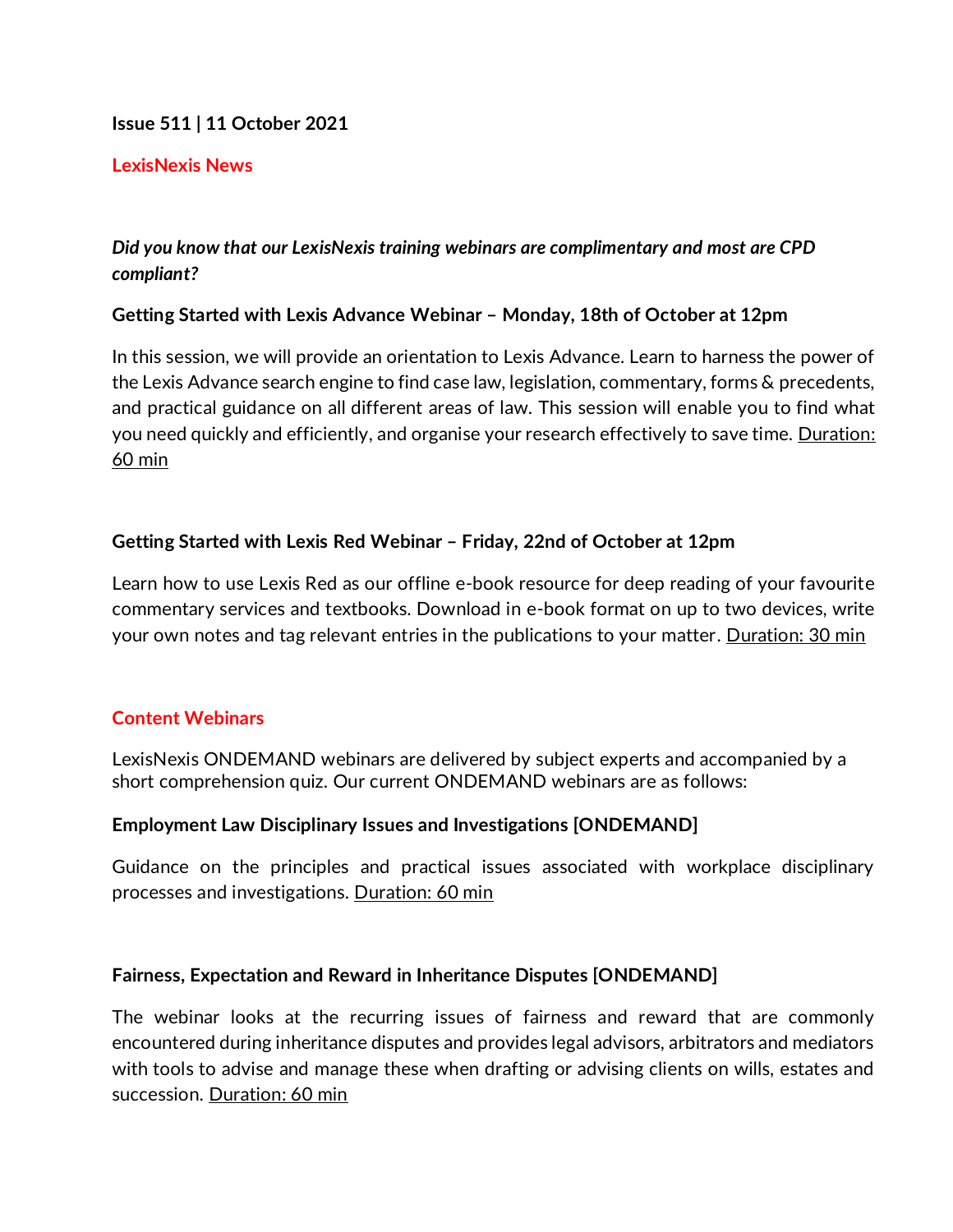# **Customer Due Diligence Tips and Tricks [ONDEMAND]**

This webinar examines the ongoing challenges of knowing your customer and practicalities of ensuring appropriate customer due diligence in an increasingly digital world in order to meet AML/CFT requirements. Duration: 60 min

# **Letters of Administration on Intestacy: Issues and Solutions [ONDEMAND]**

Applying for a court order to administer a deceased estate when a person dies without a will is often complicated. This webinar appraises the requirements for an application of intestacy; the selection of appropriate evidence in support of the application and the recognition of factors that affect entitlement. Duration: 60 min

## **Letters of Administration with the Will Annexed [ONDEMAND]**

The application process for Letters of Administration with the will annexed differs from probate applications and knowing what matters need to be considered and addressed and supported by evidence, or indeed omitted, when making an application, is not always clear. This webinar provides guidance on recognising the key requirements for the preparation of a valid will and the requirements for making an improperly executed will declared valid. Duration: 60 min

## **Commercial**

Company and Securities Law Bulletin

Issue 9 is now available online.

This issue provides headnotes on *Glenvar Vault Capital Ltd (in liq) v Foster Crescent Ltd* [2021] NZHC 139 and *Cancian v Carters (a division of Carter Holt Harvey Ltd)* [2021] NZCA 397, and Current Developments and Legislative Updates.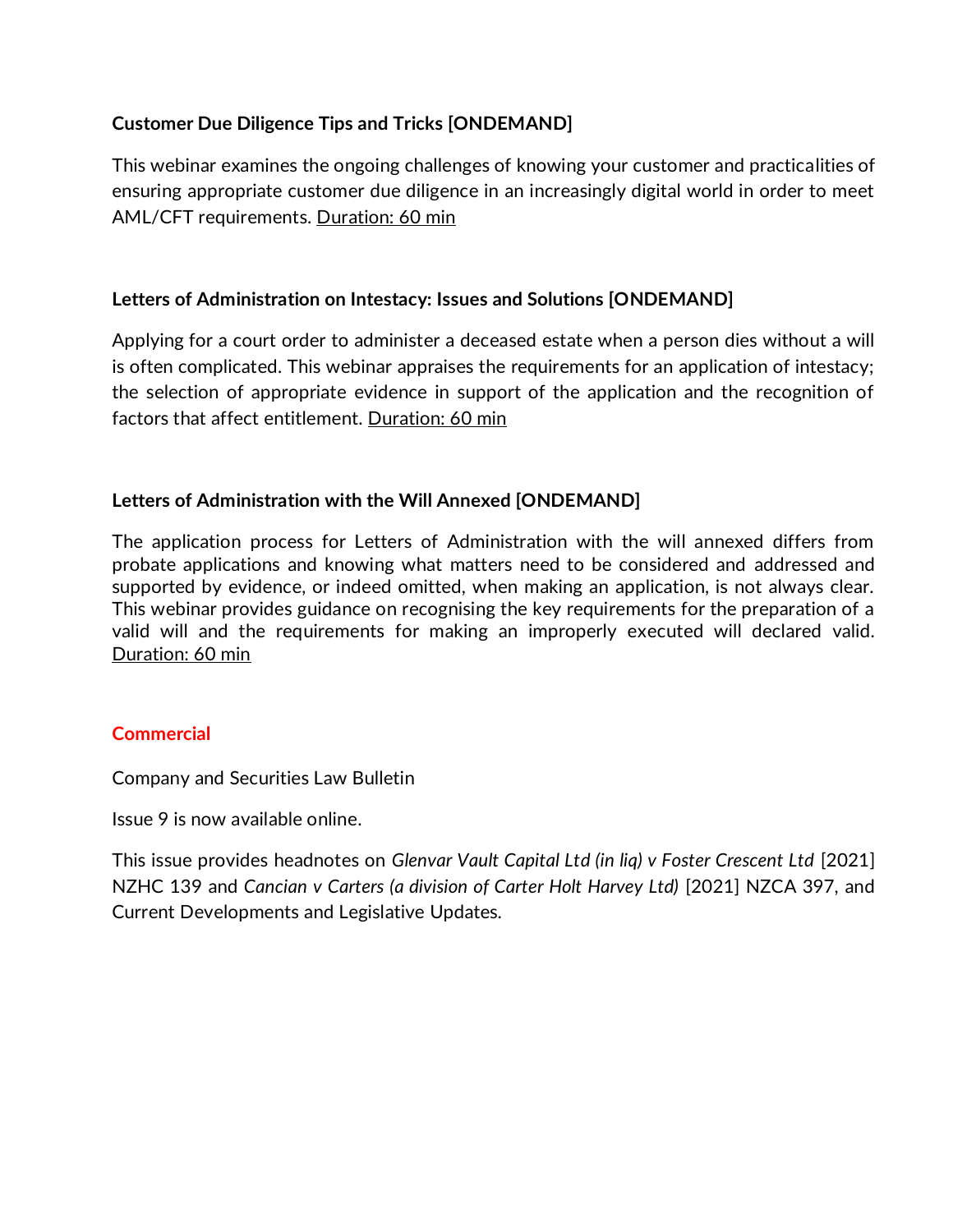## **Textbooks**

*Heath and Whale Insolvency Law in New Zealand,* **4 th edition** Paul Heath & Mike Whale (editors) RRP\*incl GST: \$200.00 ISBN: 9781988546605 (book – two volume set) Published: 13 September 2021

## *Company Law in New Zealand,* **3rd edition**

Peter Watts QC, Hon. Justice Neil Campbell & Chris Hare

RRP\*incl GST: \$160.00 \$144.00 (pre-order price)

ISBN: 9781988546346 (book)

ISBN: 9781988546353 (ebook)

Publication date: December 2021

## **Criminal**

## **Hall's Sentencing**

Service 180 is now available online.

Commentary has been updated for Introduction: Principles of Sentencing; Sentencing Act 2002; Criminal Procedure Act 2011; Parole Act 2002; Habeas Corpus Act 2001, Sentencing Levels; and Indices II, IV, and V. The Index has also been updated.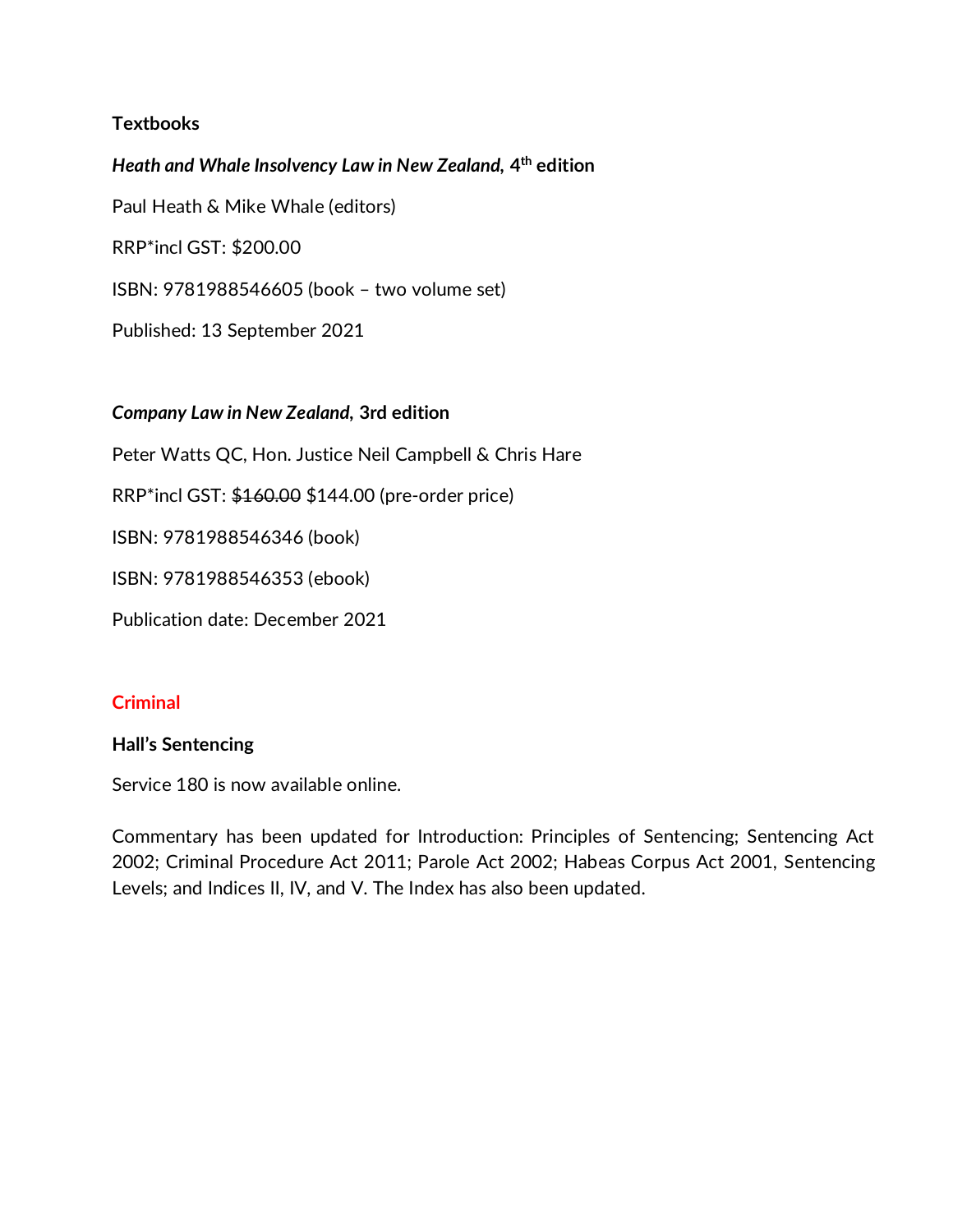## **Employment**

#### **Personal Grievances**

Service 85 is now available online.

This service provides commentary updates to: Chapter 3: Unjustifiable dismissal; Chapter 4: Procedural fairness; Chapter 5: Substantive grounds for dismissal; Chapter 7: Unjustifiable disadvantageous action; Chapter 8: Discrimination; and Chapter 11: Remedies.

#### **Privacy Law and Practice**

Service 115 is now available online.

This service includes updated commentary to the Privacy Act 2020.

## **Practical Guidance: Employment**

Latest Legal Updates

Judges' salaries increased without routine performance reviews

Employers advised not to reject the unvaccinated

Community fund to support vulnerable women and girls affected by COVID-19

Wage subsidy bill of \$1,200,000,000 passed

## **Textbook**

## *Employment Law in Aotearoa New Zealand,* **3rd edition**

Gordon Anderson & Dawn Duncan

RRP\*incl GST: \$150.00 \$135.00 (pre-order price)

ISBN: 9781988546582 (book)

ISBN: 9781988546599 (ebook)

Publication date: December 2021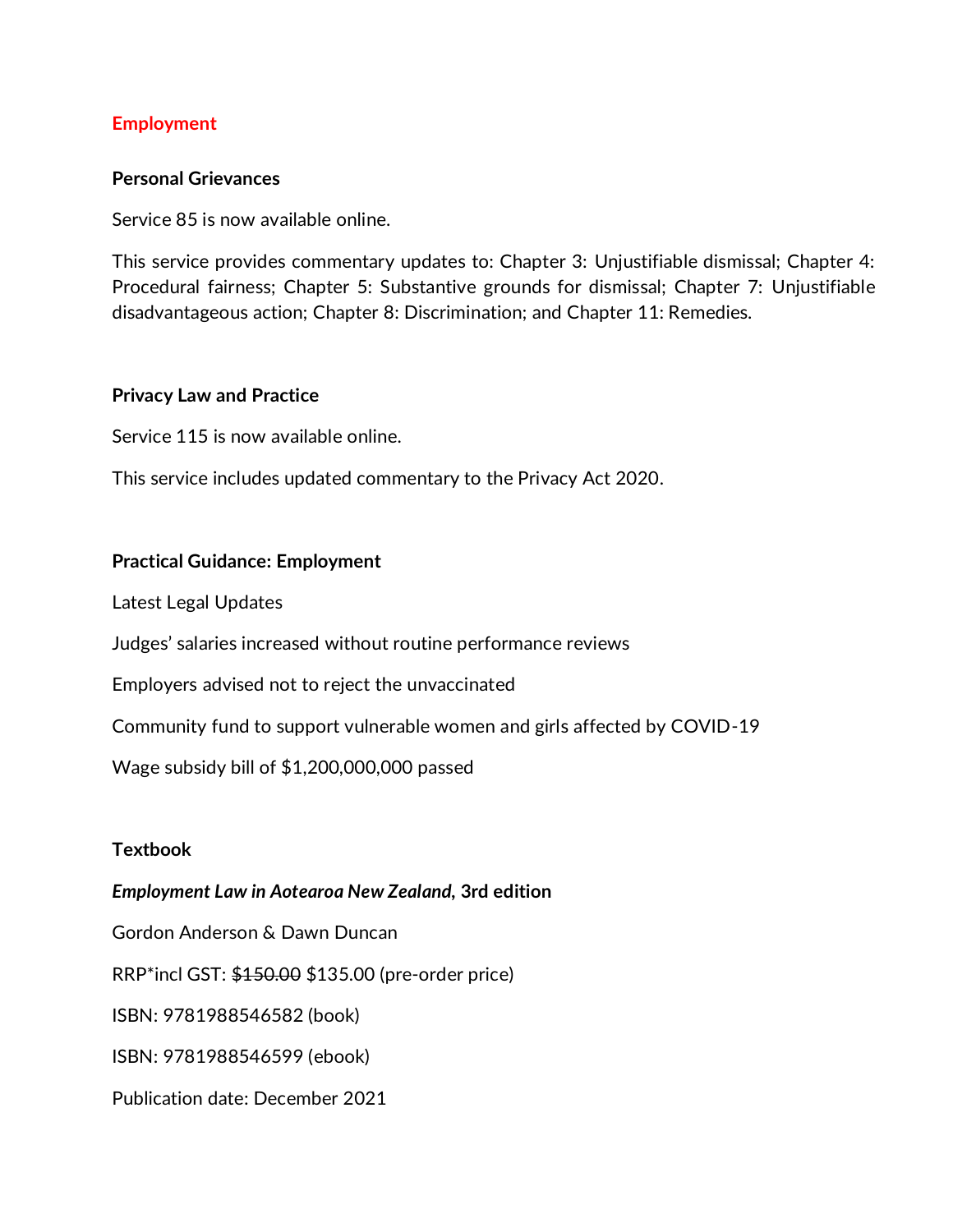## **Family**

## **Practical Guidance: Family**

Latest Legal Update

High Court allows man to adopt two Sudanese half-sisters

## **Textbooks**

## *Family Law in New Zealand,* **20th edition**

Mark Henaghan, Bill Atkin, Shonagh Burnhill & Anna Chapman

RRP\*incl GST: \$175.00 \$157.50 (pre-order price)

ISBN: 9781988546636 (book – two volume set)

Publication date: October 2021

#### *Family Law Legislation,* **20th edition**

LNNZ

RRP\*incl GST: \$150.00 \$135.00 (pre-order price)

ISBN: 9781988546889 (book – two volume set)

Publication date: October 2021

## **Property**

## **Conveyancing Bulletin**

Volume 19 issue 15 is now available online.

This issue includes comment on key cases in the areas of co-ownership, sale of land and unit titles, as well as an analysis of *Mountfort v Cheam* [2021] NZHC 1535 on the application of cl 27.5 of the ADLS Deed of Lease in the context of COVID-19 alert levels.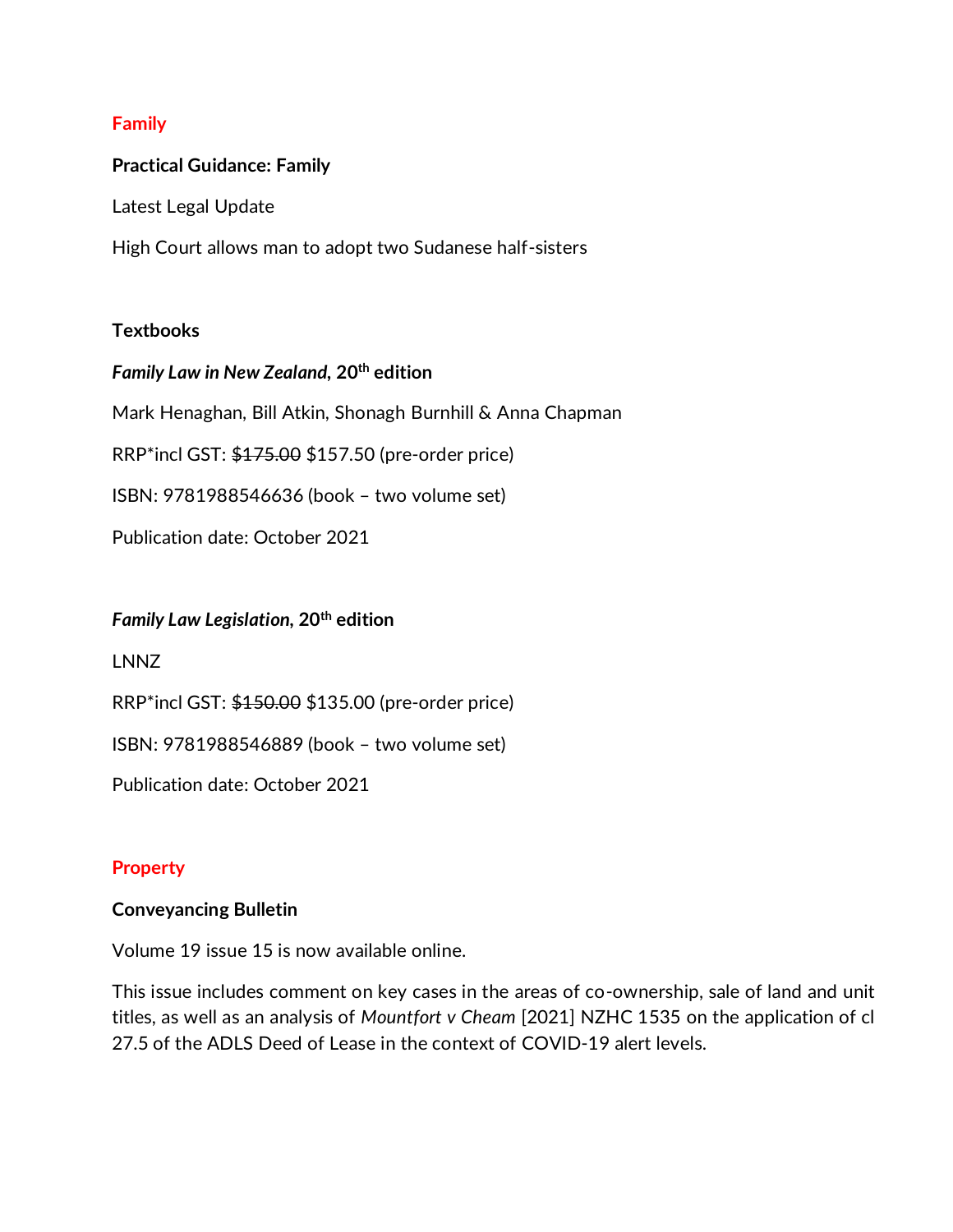## **Succession**

## **Practical Guidance: Succession**

Latest Legal Update

Daughter abandons High Court claim against mother's will

## **Trusts**

#### **Textbook**

# *Garrow and Kelly Law of Trusts and Trustees***, 8th edition**

Chris Kelly, Greg Kelly, Colette McKenzie & Kimberly Lawrence

RRP\*incl GST: \$220.00 \$198.00 (pre-order price)

ISBN: 9781988546292 (book)

ISBN: 9781988546308 (ebook)

Publication date: December 2021

## **Laws of New Zealand**

## **Service 100 (updated to 1 December 2020) is now available online.**

## **Service 100 includes significant updates to:**

- the "Administrative Law", "Banking", "Betting, Gaming and Lotteries", "Building and Construction", "Censorship", "Employment", "Energy", "Charities", "Children and Young Persons", "Constitutional Law", "Crown Land", "Defence: Armed Forces", "Elections", "Employment", "Environment", "Personal Bankruptcy and Insolvency", "Police", "Prisons and Enforcement of Sentences", "Public Safety", and "Research and Libraries" titles as a result of the Public Service Act 2020, which (except for s 90 and 133(1)) came into force on 7 August 2020;
- the "Employment" title, as a result of the Equal Pay Amendment Act 2020, which came into force on 6 November 2020;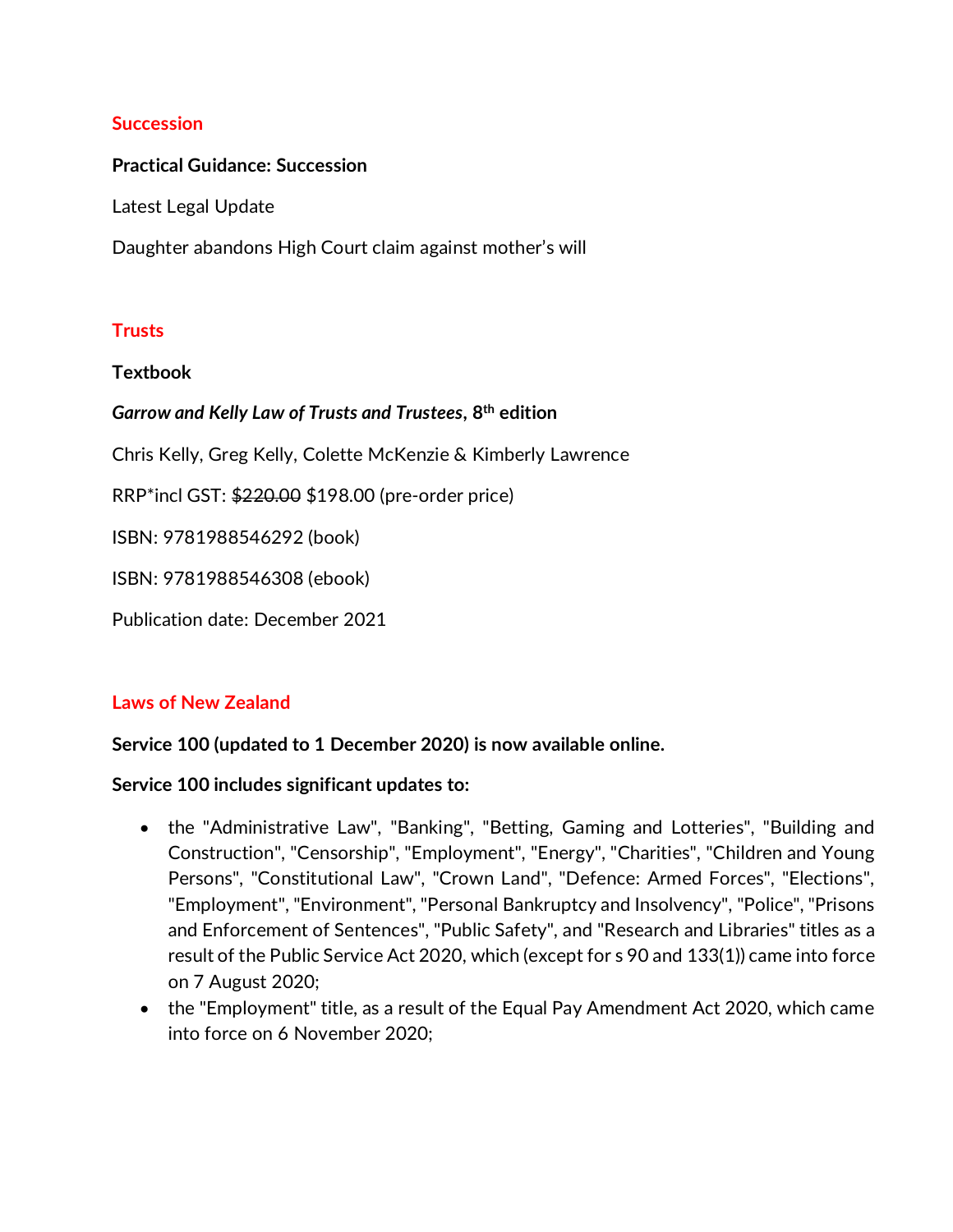- the "Health" title, as a result of the Smokefree Environments and Regulated Products (Vaping) Amendment Act 2020, which came into force on 11 November 2020, and the Privacy Act 2020, most of which came into force on 1 December 2020;
- the "Parliament" title as a result of the Public Finance Amendment Act 2020, which came into force on 7 August 2020;
- the "Compulsory Acquisition and Compensation", "Energy", "Environment", "Rating", "Resource Management", and "Transport" titles as a result of the Urban Development Act 2020, of which s 299(3) was treated as coming into force on 1 October 2019, s 298 came into force on 30 September 2020, and the remainder (except s 299(2)) came into force on 7 August 2020;
- the "Local Government", "Personal Bankruptcy and Insolvency", "Rating", and "Water" titles as a result of the Infrastructure Funding and Financing Act 2020, which came into force on 7 August 2020;
- the "Companies" title as a result of the Insolvency Practitioners Regulation Act 2019, of which the remainder came into force on 1 September 2020;
- the "Companies" and "Insurance" titles as a result of the Insolvency Practitioners Regulation (Amendments) Act 2019, of which the remainder came into force on 1 September 2020.

## **Various**

## **Textbooks**

# *New Zealand Women's Law Journal – Te Aho Kawe Kaupapa Ture a ngā Wāhine,* **Volume 4, 2020**

The New Zealand Women's Law Journal Trust

RRP\*incl GST: \$30.00

ISBN: NZWLJ2020VOL4

Published: 7 September 2021